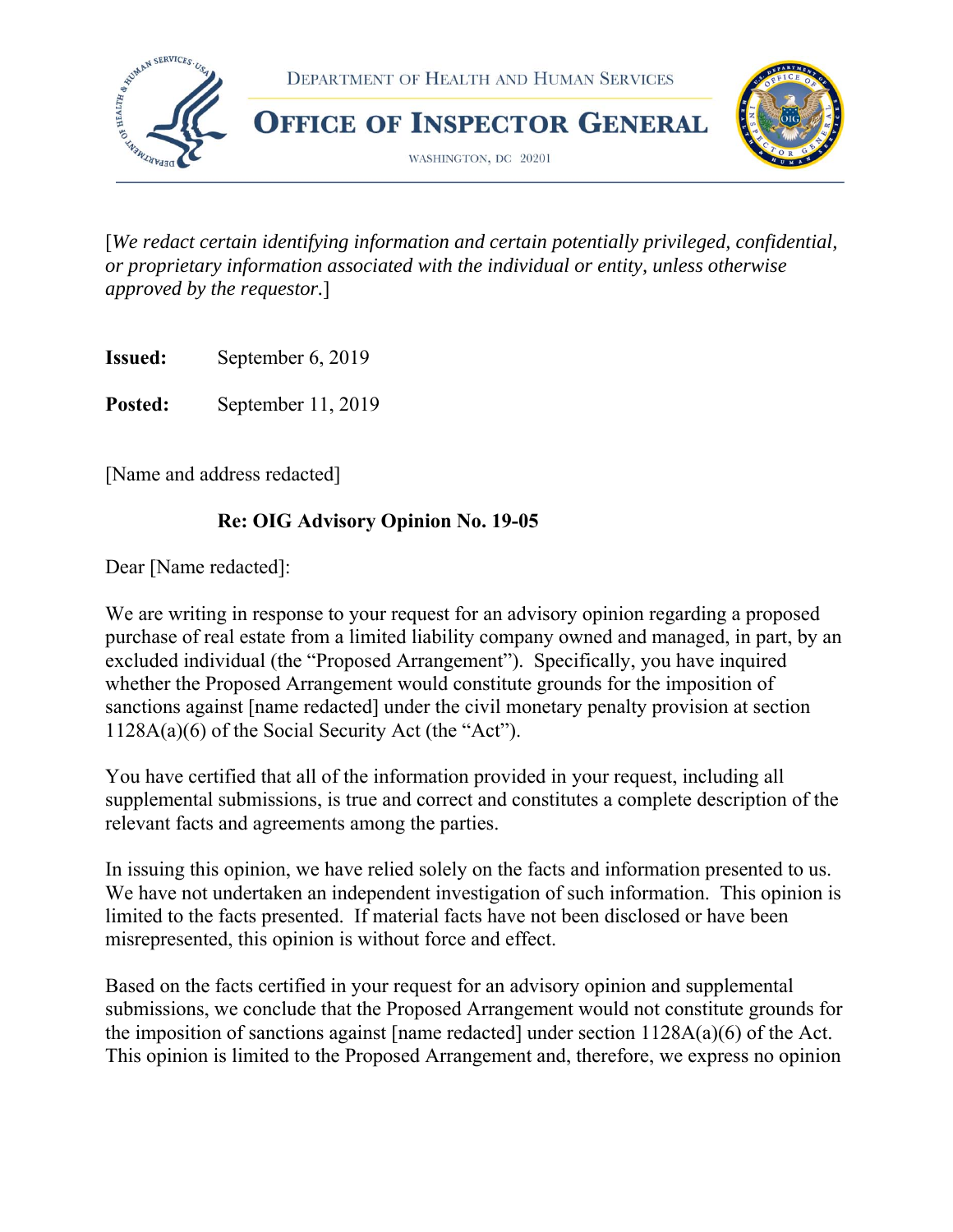about any ancillary agreements or arrangements disclosed or referenced in your request for an advisory opinion or supplemental submissions.

This opinion may not be relied on by any persons other than [name redacted], the requestor of this opinion, and is further qualified as set out in Part IV below and in 42 C.F.R. Part 1008.

# **I. FACTUAL BACKGROUND**

[Name redacted] ("Requestor") is a community health center that receives Federal grant funding from the Health Resources and Services Administration ("HRSA") through the HRSA Bureau of Primary Health Care's Health Center Program ("HRSA Health Center Program") pursuant to section 330 of the Public Health Service Act ("PHSA"). Requestor owns and operates eight community health center sites located in [State redacted]. Each site is enrolled in the Medicare program as a Federally Qualified Health Center ("FQHC").

Under the Proposed Arrangement, Requestor would purchase the real estate located at [address redacted] (the "Site"), from [name redacted] (the "Company"). Requestor certified that the Site includes a medical clinic, which Requestor operates as one of its eight community health centers, and the surrounding real property. [Name redacted] and his wife, [name redacted], own and manage the Company. [Name redacted] (the "Excluded Person") was excluded from participation in all Federal health care programs<sup>1</sup> by the Office of Inspector General (the "OIG") of the Department of Health and Human Services, effective [date redacted].

Under the Proposed Arrangement, Requestor and the Company would obtain an independent appraisal of the Site and use the appraised value as the purchase price for the Site. Requestor certified it would not submit any claims to, or otherwise request payment from, any Federal health care program for the purchase of the Site from the Company. Specifically, Requestor certified that the purchase of the Site would not be: listed in an itemized claim for Federal health care program payment or a request for payment; included in any Federal or State health care program reimbursement method, such as a prospective payment system or managed care system; included in any claim based on costs; or required to be entered in a cost report, books of account, or other documents supporting a claim based on costs (whether or not actually entered). Requestor also certified that it would not

 $\overline{a}$ <sup>1</sup> The term "Federal health care program" means any plan or program that provides health benefits, whether directly, through insurance, or otherwise, which is funded directly, in whole or in part, by the United States Government (other than the Federal Employees Health Benefits Program under 5 U.S.C. § 89 et seq.). Section 1128B(f) of the Act; see also 42 C.F.R. § 1000.10.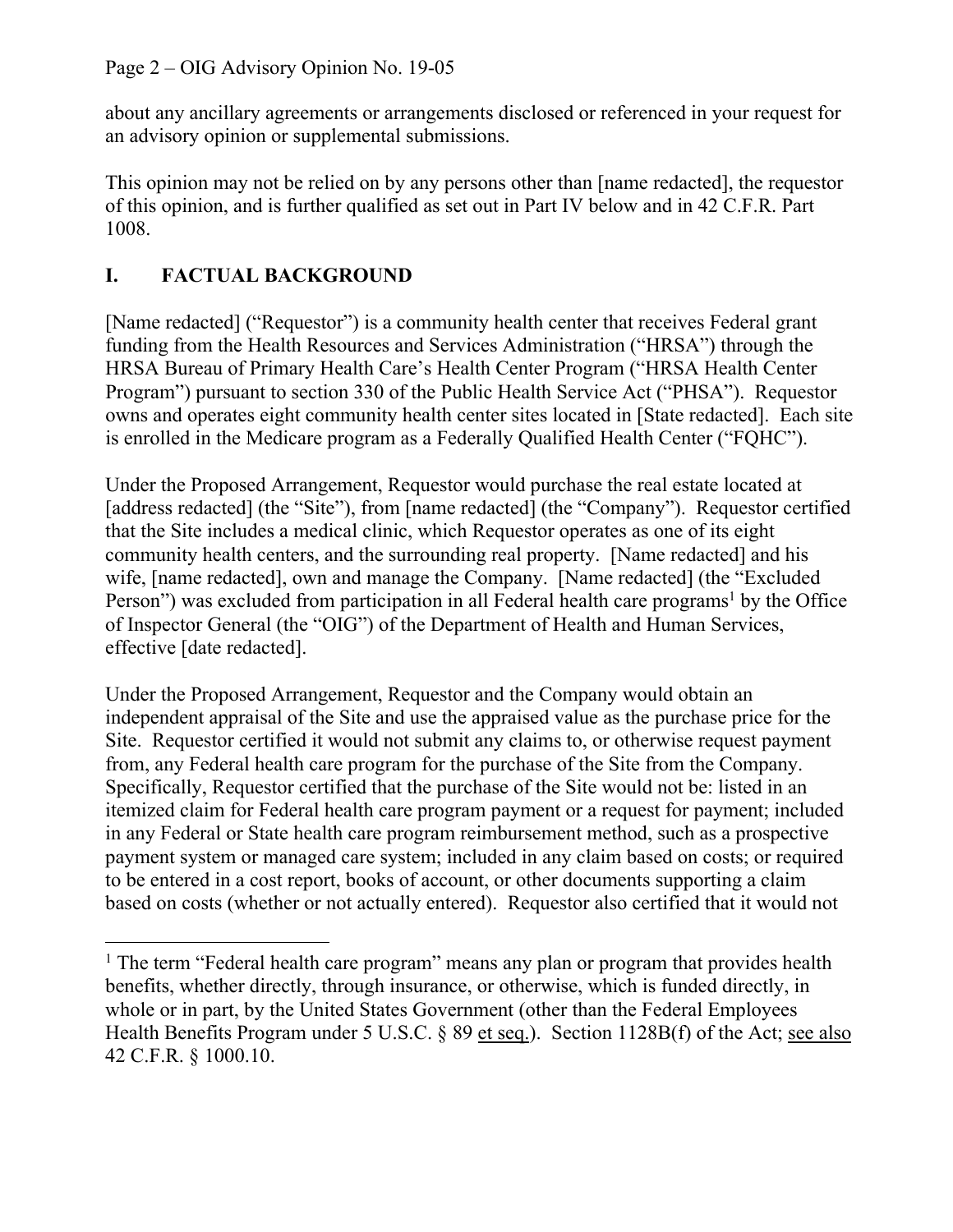Page 3 – OIG Advisory Opinion No. 19-05

use any HRSA Health Center Program grant funds to purchase the Site or receive any financing from the Company or the Excluded Person for the purchase of the Site. Requestor further certified that neither the Company nor the Excluded Person would have any ongoing relationship—financial, ownership, control, management, or otherwise—with Requestor after Requestor's purchase of the Site from the Company. After purchasing the Site, Requestor would be the sole titleholder of the Site.

# **II. LEGAL ANALYSIS**

## **A. Law**

Any person that arranges or contracts with an individual or entity that the person knows or should know is excluded from participation in a Federal health care program, for the provision of items or services for which payment may be made under such a program, is subject to civil monetary penalty liability under section 1128A(a)(6) of the Act.

For purposes of section 1128A of the Act, the term "items or services" includes "without limitation, any item, device, drug, biological, supply, or service (including management or administrative services), including, but not limited to, those that are listed in an itemized claim for program payment or a request for payment; for which payment is included in any Federal or State health care program reimbursement method, such as a prospective payment system or managed care system; or that are, in the case of a claim based on costs, required to be entered in a cost report, books of account, or other documents supporting the claim (whether or not actually entered)." 42 C.F.R. § 1003.110. The term "claim" means "an application for payment for an item or service under a Federal health care program." Id. The term "request for payment" means "an application submitted by a person to any person for payment for an item or service." Id.

# **B. Analysis**

Under the Proposed Arrangement, Requestor would purchase the Site from the Company, which is owned and managed, in part, by the Excluded Person. However, the Proposed Arrangement would not involve the provision of an item or service for which payment may be made under any Federal health care program.

For purposes of section 1128A of the Act, the term "items or services" includes "without limitation, any item . . . , including, but not limited to, those that are listed in an itemized claim for program payment or a request for payment; for which payment is included in any Federal or State health care program reimbursement method, such as a prospective payment system or managed care system; or that are, in the case of a claim based on costs, required to be entered in a cost report, books of account, or other documents supporting the claim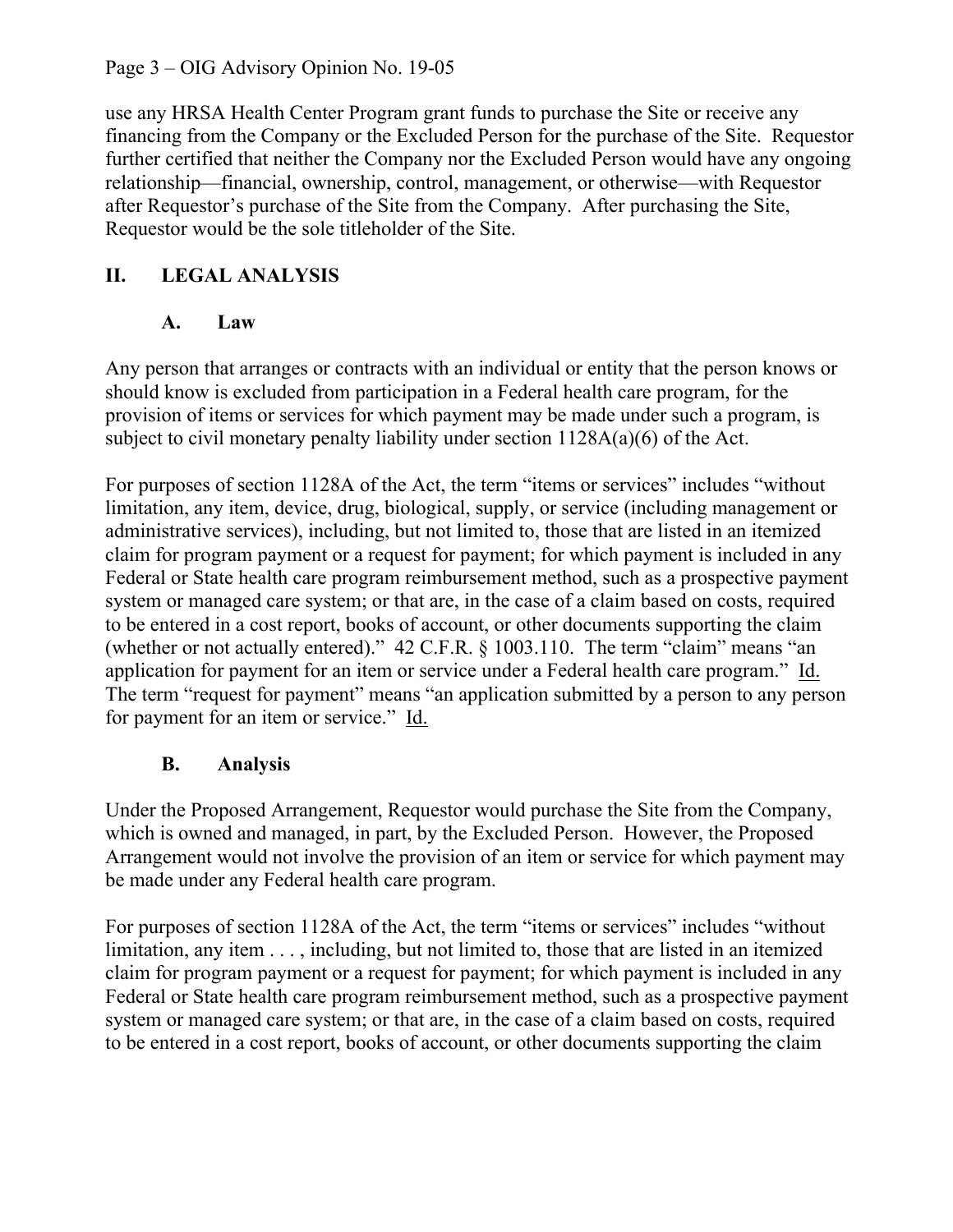### Page 4 – OIG Advisory Opinion No. 19-05

(whether or not actually entered)." 42 C.F.R. § 1003.110. While the Site could be an "item" under section 1128A of the Act if Requestor were to submit any claims to, or otherwise request payment from, any Federal health care program for the purchase of the Site from the Company, Requestor certified that it would not submit any such claim or request any such payment. Specifically, Requestor certified that the purchase of the Site would not be: listed in an itemized claim for Federal health care program payment or a request for payment; included in any Federal or State health care program reimbursement method, such as a prospective payment system or managed care system; included in any claim based on costs; or required to be entered in a cost report, books of account, or other documents supporting a claim based on costs (whether or not actually entered).

 Additionally, Requestor receives Federal grant funding from HRSA through the HRSA Health Center Program (a Federal health care program) pursuant to section 330 of the PHSA, and the Site is enrolled in the Medicare program as an FQHC. However, Requestor would not use any HRSA Health Center Program grant funds to purchase the Site or receive any financing from the Company or the Excluded Person for the purchase of the Site. Requestor also certified that neither the Company nor the Excluded Person would have any ongoing relationship—financial, ownership, control, management, or otherwise—with Requestor after Requestor's purchase of the Site. Thus, the Excluded Person would not after Requestor's purchase of the Site—provide any items or services to Requestor that may be paid for by any Federal health care program.

Based on the foregoing analysis, we conclude that the Proposed Arrangement would not involve the provision of items or services for which payment may be made under any Federal health care program, and we would not subject Requestor to administrative sanctions under section 1128A(a)(6) of the Act in connection with the Proposed Arrangement.

### **III. CONCLUSION**

Based on the facts certified in your request for an advisory opinion and supplemental submissions, we conclude that the Proposed Arrangement would not constitute grounds for the imposition of sanctions against [name redacted] under section 1128A(a)(6) of the Act. This opinion is limited to the Proposed Arrangement and, therefore, we express no opinion about any ancillary agreements or arrangements disclosed or referenced in your request for an advisory opinion or supplemental submissions.

### **IV. LIMITATIONS**

The limitations applicable to this opinion include the following: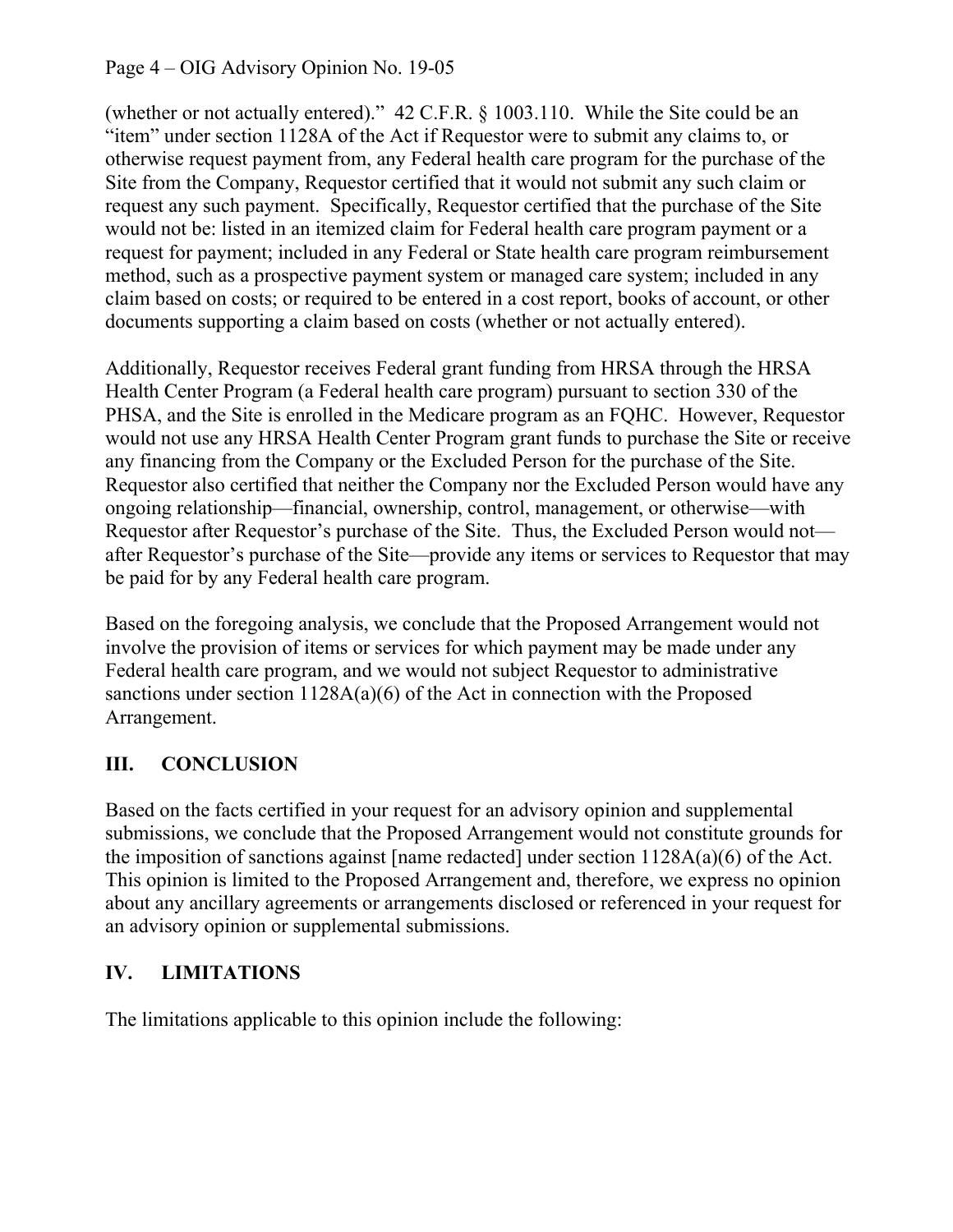- This advisory opinion is issued only to [name redacted], the requestor of this opinion. This advisory opinion has no application to, and cannot be relied upon by, any other individual or entity.
- This advisory opinion may not be introduced into evidence by a person or entity other than [name redacted] to prove that the person or entity did not violate the provisions of sections 1128, 1128A, or 1128B of the Act or any other law.
- This advisory opinion is applicable only to the statutory provisions specifically noted above. No opinion is expressed or implied herein with respect to the application of any other Federal, state, or local statute, rule, regulation, ordinance, or other law that may be applicable to the Proposed Arrangement, including, without limitation, the physician self-referral law, section 1877 of the Act (or that provision's application to the Medicaid program at section 1903(s) of the Act).
- This advisory opinion will not bind or obligate any agency other than the U.S. Department of Health and Human Services.
- This advisory opinion is limited in scope to the specific arrangement described in this letter and has no applicability to other arrangements, even those which appear similar in nature or scope.
- No opinion is expressed herein regarding the liability of any party under the False Claims Act or other legal authorities for any improper billing, claims submission, cost reporting, or related conduct.

This opinion is also subject to any additional limitations set forth at 42 C.F.R. Part 1008.

The OIG will not proceed against Requestor with respect to any action that is part of the Proposed Arrangement taken in good faith reliance upon this advisory opinion, as long as all of the material facts have been fully, completely, and accurately presented, and the Proposed Arrangement in practice comports with the information provided. The OIG reserves the right to reconsider the questions and issues raised in this advisory opinion and, where the public interest requires, to rescind, modify, or terminate this opinion. In the event that this advisory opinion is modified or terminated, the OIG will not proceed against Requestor with respect to any action that is part of the Proposed Arrangement taken in good faith reliance upon this advisory opinion, where all of the relevant facts were fully, completely, and accurately presented and where such action was promptly discontinued upon notification of the modification or termination of this advisory opinion. An advisory